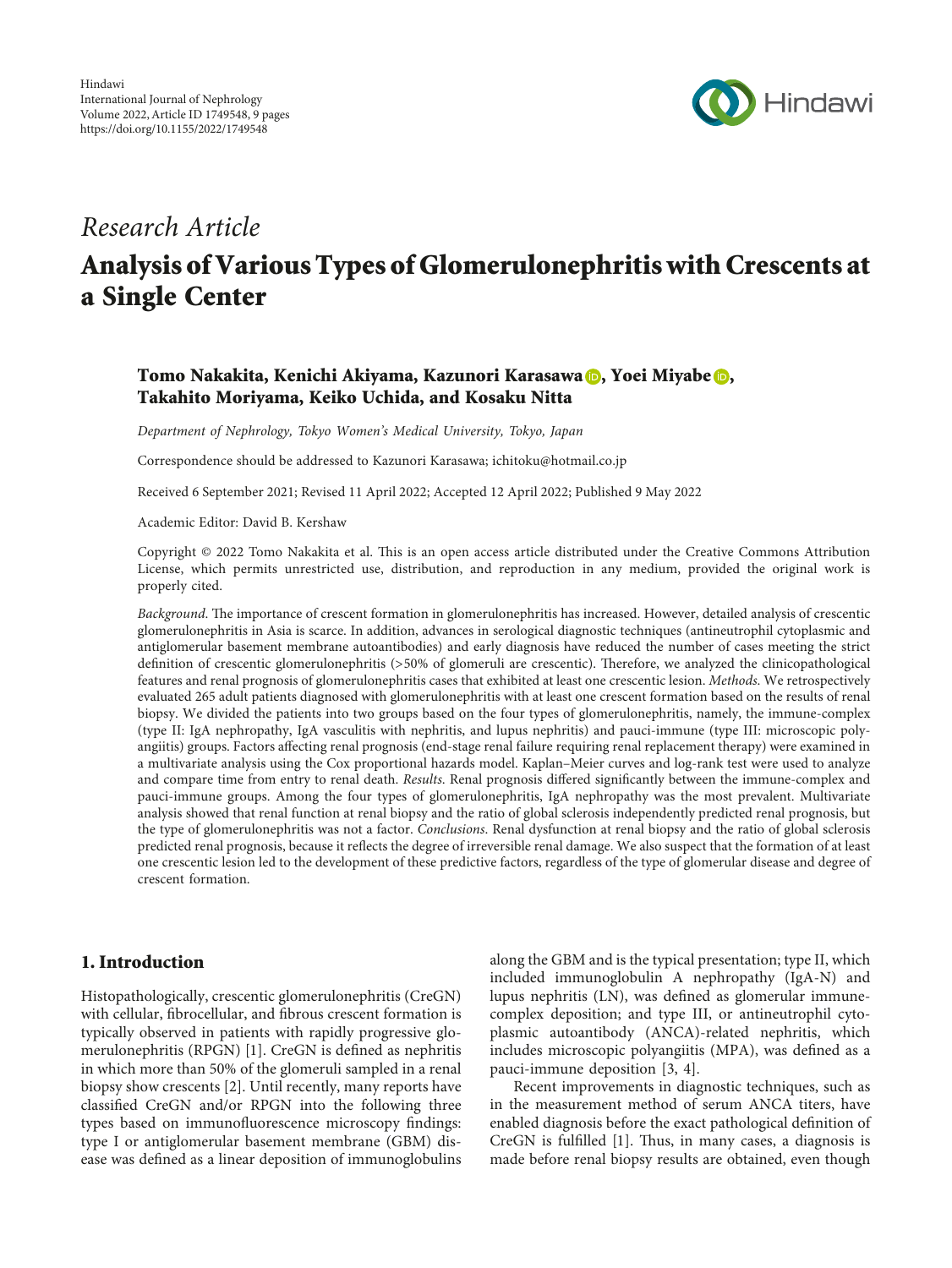the criteria do not meet the strict definition. This has led to an increasing number of RPGN cases over the past decade; however, it has been speculated that the number of CreGN cases fulfilling the strict criteria may not have increased [[5](#page-7-0)]. Therefore, the number of cases with glomerulonephritis and crescent formation is expected to have increased, yet few reports have analyzed only cases of glomerulonephritis in which crescents were formed. Therefore, there is insufficient evidence to support that the present definition of CreGN accurately reflects the actual clinical situation.

The detailed molecular mechanism involved in crescent formation has not yet been elucidated. However, pathological findings commonly show glomerular loop ruptures, regardless of the underlying disease [[6\]](#page-7-0). The presence and ratio of crescent formation in various glomerulonephritis types have recently been evaluated, and the ratio of crescent formation was added to the Oxford pathological classifi-cation of IgA-N [[7\]](#page-7-0). The International Society of Nephrology and the Society of Renal Pathology classification defines crescents as active lesions in cases of LN [\[8\]](#page-7-0). Accordingly, we hypothesized that the presence of even one crescentic lesion could be an important factor in predicting renal prognosis and determining treatment for any type of underlying glomerulonephritis. Therefore, we conducted the present retrospective study of glomerulonephritis cases in which at least one crescent was detected using renal biopsy.

#### **2. Materials and Methods**

*2.1. Patients.* We examined cases at our hospital using the classification described in a previous report that classified and reported three types of CreGN [[3, 4](#page-7-0)]. None of the cases of anti-GBM disease corresponded to the criteria for type I glomerulonephritis with crescents in our hospital among the three classifications. Patients who were serologically positive for anti-GBM antibodies but did not undergo renal biopsy were excluded. Type II glomerulonephritis with crescents was heterogeneous. According to this definition, IgA-N was the type observed most often, followed by LN and IgA vasculitis with nephritis (IgA-VN), accounting for 95% of cases with these three diseases. Other cases with type III glomerulonephritis with crescents were excluded because there were very few cases. In this study, we further analyzed type II glomerulonephritis with crescents by dividing it into three diseases (IgA-N, LN, and IgA-VN). Type III glomerulonephritis with crescents has regional characteristics. In Japan, it is predominantly MPA, and almost no other cases of vasculitis can be regarded as a single disease. Therefore, glomerulonephritis with crescents in our hospital was reclassified into four groups based on the presence of IgA-N, IgA-VN, LN, MPA, and the underlying disease.

Renal biopsy-proven MPA, IgA-N, IgA-VN, and LN with the observation of at least one crescent on histopathology results between January 2000 and April 2018 at the Tokyo Women's Medical University Hospital were included in this study. The findings of crescent formation included cellular, fibrocellular, and fibrous crescents. Renal biopsy was performed between April 2003 and April 2007. The exclusion criteria included patients aged under 16 years at

the time of renal biopsy, patients with a follow-up period of less than one year, and patients with IgA-N who underwent tonsillectomy. The endpoints were dialysis induction, death, and one-year survival rate. A total of 196 cases were extracted, including 47 (24.0%) cases of MPA, 78 (39.8%) cases of IgA-N, 31 (15.8%) cases of IgA-VN, and 40 (20.4%) cases of LN. This study complied with the guidelines of the Declaration of Helsinki and was approved by our institutional ethics committee (**#4811**). We received verbal consent from all patients, and we provided them with the opportunity to opt out. This method of obtaining consent was approved by the ethics committee of Tokyo Women's Medical University.

*2.2. Clinical Findings.* Clinical data included sex, age, body mass index (BMI), systolic, diastolic, and mean arterial pressure (MAP), interval between renal biopsy onset (interval from onset), and laboratory data such as serum total protein, serum albumin (Alb), blood urea nitrogen, and serum creatinine levels; estimated glomerular filtration rate (eGFR); serum uric acid levels; total cholesterol, low-density lipoprotein-cholesterol, and triglyceride levels; IgG; IgA; IgM; C3; C4; CH50; urinary protein excretion; urinary red blood cell count (U-RBC); and complications (e.g., hypertension, dyslipidemia, and hyperuricemia). U-RBC was assessed using semi-quantitative analysis as a null count of RBC/high-power field (HPF) as follows: <1 RBC/20 HPF, 1 RBC/10–19 HPF, 1 RBC/5–9 HPF, 1 RBC/1–5 HPF, 1–5 RBCs/HPF, 5–9 RBCs/HPF, 10–19 RBCs/HPF, 20–29 RBCs/ HPF, 30–49 RBCs/HPF, 50–99 RBCs/HPF, and ≥100 RBCs/ HPF, and we selected the lowest number of RBCs in each grade as the U-RBC value. We also determined whether angiotensin-converting enzyme inhibitors, angiotensin II receptor blockers, or antiplatelet drugs were administered.

*2.3. Histological Findings.* Light microscopy (LM) findings were reviewed by expert renal pathologists at the time of the original report. The recorded LM findings included the following: global glomerulosclerosis percentage, crescent type (cellular/fibrocellular/fibrous), relative to the total number of glomeruli, and tubular atrophy and interstitial fibrosis based on the tubulointerstitial compartment. These findings were graded as follows: the extent of global glomerulosclerosis was graded into five categories: grade 0, lesion < 10%; grade 1, 10% ≤ lesion < 25%; grade 2, 25% ≤ lesion < 50%; grade 3,  $50\% \leq$  lesion < 75%; and grade 4, lesion  $\geq$  75%. The extent of crescents was graded into five categories: grade 0, lesion < 10%; grade 1,  $10\% \le$ lesion < 25%; grade 2, 25%≤ lesion < 50%; grade 3, 50% ≤ lesion < 75%; and grade 4, lesion  $\geq$  75%. The extent of tubular atrophy and interstitial fibrosis was graded into four categories: grade 0, lesion < 5%; grade 1, 5% ≤ lesion < 20%; grade 2,  $20\% \leq$  lesion < 50%; and grade 3, lesion  $\geq$  50%. The percentage of normal glomeruli was calculated as total glomeruli—global or segmental sclerotic lesions—crescents. The arteriosclerosis and arteriolosclerosis score was categorized as follows: none or low, 0; middle, 1; high, 2; and very high, 3. All specimens were obtained using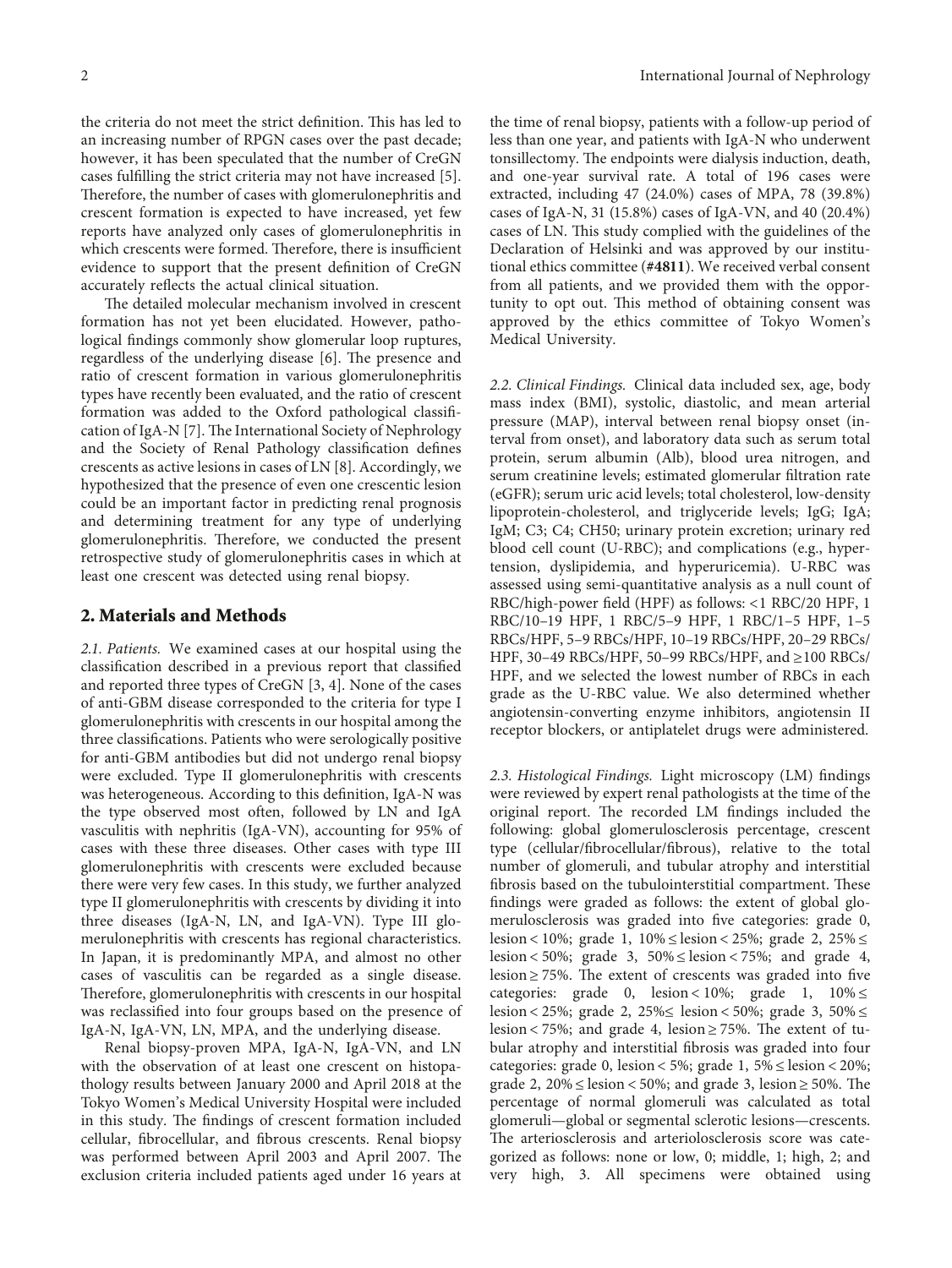percutaneous needle biopsy. Specimens were fixed with 10% phosphate-buffered formalin (pH 7.2), embedded in paraffin, and cut into  $4\text{-}\mu$ m-thick sections. The sections were stained with hematoxylin and eosin, periodic acid-Schiff, silver methenamine, and Masson trichrome for LM. Note that the average number of glomeruli collected in renal biopsies was 20 (3–38) for LN, 20 (6–53) for IgA-N, 23  $(11-44)$  for IgA-VN, and 24 (8-63) for MPA. The percentage of crescent formation in each of the four glomerulonephritis was defined as C1 for less than 25%, C2 for greater than 25% and less than 50%, and C3 for greater than 50% (strict CreGN definition). Among 40 (%) LNs, 25 (62.5) had C1, 11 (27.5) had C2, and 4 (10.0) had C3. Of the 78 IgA-N cases, 58 (74.4) had C1, 17 (21.8) had C2, and 3 (3.8) had C3. Of the 31 IgA-VN cases, 27 (87.0) had C1, 2 (6.5) had C2, and 2 (6.5) had C3. Of the 44 MPA cases, 17 (38.6) had C1, 16 (36.4) had  $C<sub>2</sub>$ , and 11 (25.0) had  $C<sub>3</sub>$ . Three MPA cases had missing data, so the percentage of crescent formation was unknown.

2.4. Statistical Analyses. The two groups (type II and type III) and the four types of glomerulonephritis with crescents (MPA, IgA-N, IgA-VN, and LN) were compared. Each item was graded, and the factors contributing to renal prognosis (end-stage renal failure requiring renal replacement therapy) were analyzed using the Cox proportional hazards model. Subsequently, multivariate analysis was performed using factors that differed significantly in univariate analysis (*p* < 0*.*01). Data are expressed as mean ± standard deviation for normally distributed data and median ± interquartile range for non-normally distributed data and were analyzed using JMP® 14 software (SAS Institute Inc., Cary, NC, USA). The unpaired Student's *t*-test and Mann–Whitney *U* test were used to compare the clinical findings for normally and non-normally distributed data, respectively, whereas the chisquared test was used to compare the clinical and histological grades and sex distributions at the time of renal biopsy.

The cumulative renal survival rate until the endpoint was calculated according to the Kaplan–Meier method and logrank test. Statistical significance was set at *p* < 0*.*05.

#### **3. Results**

Almost all clinical findings in the 196 cases of IgA-N, IgA-VN, LN, and MPA differed significantly, except for MAP, BMI, and U-RBC. For IgA-N, the degree of U-RBC did not differ significantly, but the urinary protein excretion was lower and Alb level was preserved compared to the same values in the other three types of disease. LN was also more common in women, whereas IgA-VN was more common in men. Compared to the other three types of disease, MPA patients were older and had significantly more deteriorated renal function at biopsy. Approximately 80% of patients with IgA-N and IgA-VN were administered antiplatelet drugs, and 60% of patients with IgA-N were treated with angiotensin receptor blockers or angiotensin-converting enzyme inhibitors. Moreover, although some complications occurred, there was a significant difference only in those with

diabetes mellitus. Furthermore, MPA had a significantly higher ratio of crescent formation, global sclerosis, and interstitial fibrosis (Table [1\)](#page-3-0).

In a comparison of characteristics at renal biopsy between the two groups, type III patients were found to be significantly older than type II patients, have a lower proportion of men, and have renal impairment. Type II patients had significantly lower levels of complement factors and a significantly higher incidence of hypertension; moreover, several patients were treated with antiplatelet drugs. Renal pathological findings showed that type III patients exhibited a significantly higher ratio of crescent formation, glomerular sclerosis, and tubulointerstitial fibrosis (Table [2](#page-4-0)).

One-year renal survival rates for patients with type III glomerulonephritis with crescents were significantly worse than those for patients with type II glomerulonephritis and crescentic lesions ( $p = 0.0002$ ) (Figure [1\)](#page--1-0). Univariate analysis revealed significant differences between the two groups in terms of disease, age, MAP, eGFR, total cholesterol, global sclerosis ratio, tubular atrophy, interstitial fibrosis, and the ratio of normal glomeruli. The proportion of crescents tended to be higher in type III patients but did not differ significantly. In multivariate analysis with renal prognosis as the outcome, only renal function, total cholesterol level, and global sclerotic lesions differed significantly (Table [3\)](#page--1-0).

Only IgA-N and MPA showed a significant difference when renal prognosis was compared between the four disease types ( $p = 0.004$ ) (Figure [2](#page--1-0)). Univariate analysis of IgA-N and MPA revealed significant differences in underlying disease, age, MAP, eGFR, total cholesterol, global sclerosis ratio, tubular atrophy, interstitial fibrosis, and the ratio of normal glomeruli. Underlying disease, renal function, global sclerotic lesion percentage, tubular atrophy and interstitial lesions, and percentage of normal glomeruli remained factors in the multivariate analysis with renal prognosis as the outcome, and only eGFR and global sclerotic lesions were significant factors (Table [4](#page--1-0)).

#### **4. Discussion**

The injury mechanism causing glomerular loop rupture remains the same regardless of the underlying disease triggering crescent formation. The presence or absence of crescent formation is thought to affect renal prognosis, which has led to the recent recognition of crescent formation as an independent renal function exacerbation factor for each glomerular disease [[6, 9\]](#page-7-0).

Recent reports of CreGN cases fulfilling the strict definition suggest that type I CreGN has a significantly worse renal prognosis compared with type II and type III CreGN  $[3, 4]$  $[3, 4]$  $[3, 4]$ . This may be due to differences in the underlying disease that triggers crescent formation; however, to our knowledge, no reports have outlined the detailed mechanisms to date.

In this study, only 12 and 14 cases of type II glomerulonephritis with crescents and type III glomerulonephritis with crescents, respectively, fulfilled the strict definition of CreGN, whereas type II glomerulonephritis with crescents did not include postinfectious glomerulonephritis or RPGN-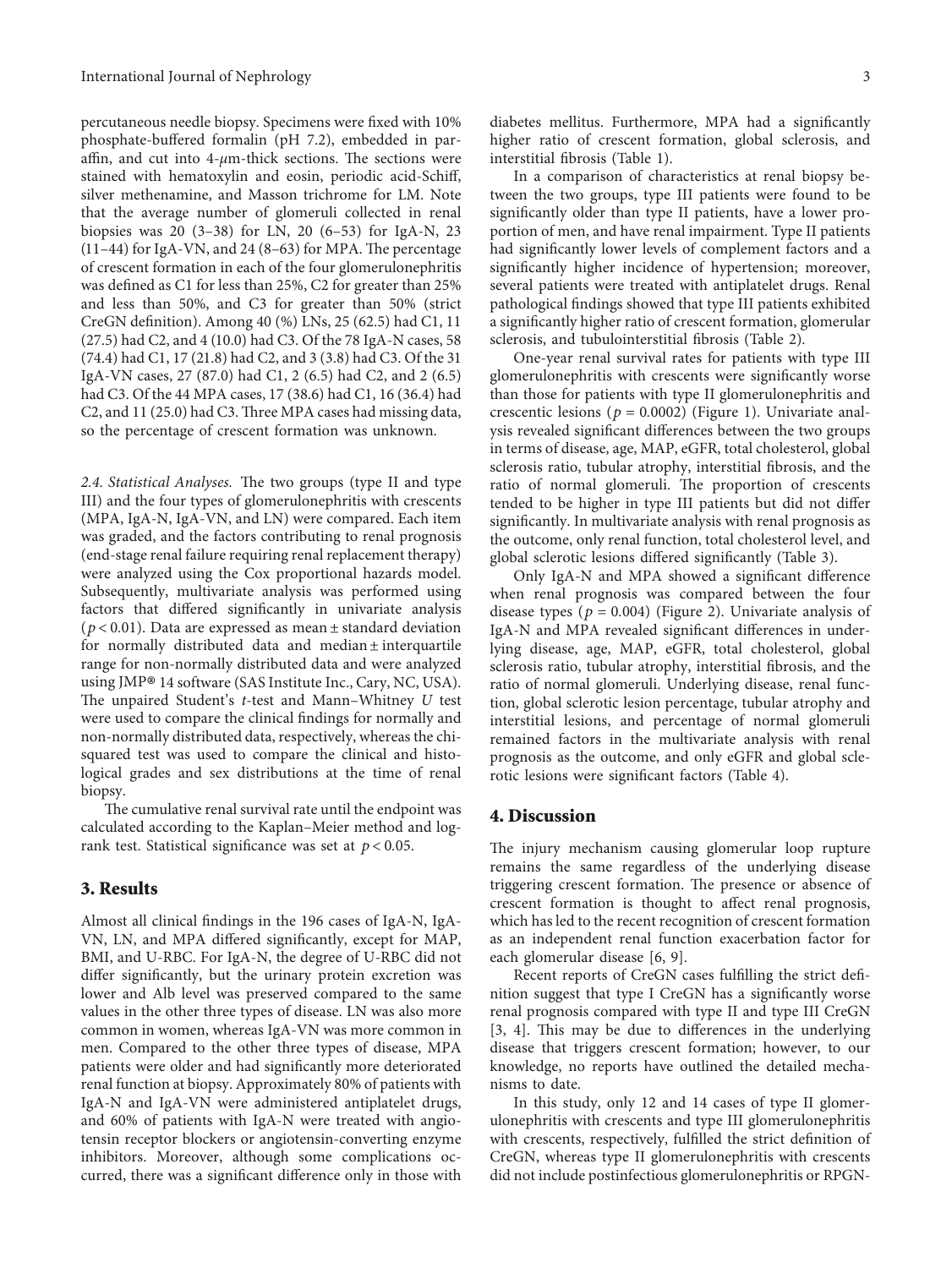Table 1: Clinical and pathological findings according to the four classifications of rapid progressive glomerulonephritis.

<span id="page-3-0"></span>

|                                                   |                     | Type II $(n=149)$    |                      | Type III $(n=47)$      | $p$ value |
|---------------------------------------------------|---------------------|----------------------|----------------------|------------------------|-----------|
|                                                   | LN(40)              | IgA $-N(78)$         | IgA-VN $(31)$        | MPA (47)               |           |
| Clinical findings                                 |                     |                      |                      |                        |           |
| Age (years)                                       | $39.5(32.3-50)$     | $33.5(26-42.3)$      | $30.5(24.5-44)$      | $64(54-70.5)$          | < 0.0001  |
| Sex (male/female)                                 | $7/33$ (M:18%)      | 37/41 (M:47%)        | 22/9 (M:71%)         | 18/30 (M:38%)          | 0.0002    |
| Mean arterial pressure (mmHg)                     | $91(84.3-107.2)$    | $92.2(84.9-100)$     | $93(81.7-98.7)$      | $96(82.7-105.8)$       | 0.6150    |
| Body mass index                                   | $22.0(20.5-23.6)$   | $21.3(19.7-23.4)$    | $21.4(19.3-24.4)$    | $21.6(19.9-24.3)$      | 0.5850    |
| Total serum protein (g/dL)                        | $5.8(4.7-6.2)$      | $6.6(6.1-7)$         | $6.5(5.9-6.9)$       | $6.6(6.2 - 7.2)$       | < 0.0001  |
| Serum albumin (g/dL)                              | $2.9(2.2-3.5)$      | $3.9(3.5-4.2)$       | $3.7(3.2-4.2)$       | $3.2(2.6-4)$           | < 0.0001  |
| Blood urea nitrogen (mg/dL)                       | $18(13.4-23.9)$     | $14(12.1-17.8)$      | $13.1(11.9-17.2)$    | $26.7$ $(18.2 - 43.2)$ | < 0.0001  |
| Serum creatinine (mg/dL)                          | $0.79(0.62 - 1.09)$ | $0.78(0.67-1.04)$    | $0.78(0.67-0.91)$    | $1.71(1.03-2.76)$      | < 0.0001  |
| Estimated GFR $(mL/min/1.73 m2)$                  | $71.4(46.3-93.1)$   | $75.9(57-95.6)$      | $85.5(69.5-107.8)$   | $25(16.8-42.9)$        | < 0.0001  |
| Urine protein $(g/g \text{ creation}$             | $1.9(0.88-4.7)$     | $1.19(0.66 - 2.34)$  | $2(0.78-3.37)$       | $1.54(0.74-2.75)$      | 0.0340    |
| Urine red blood cell count (counts/HPF)           | $20(5-30)$          | $20(10-42.5)$        | $30(10-50)$          | $20(10-30)$            | 0.2950    |
| $IgG$ (mg/dL)                                     | 1183 (849-1685)     | 1049 (850-1298)      | 893.5 (737-1110)     | 1338 (1047-1626)       | 0.0002    |
| $IgA$ (mg/dL)                                     | 232 (170.5-305)     | $283(221-386)$       | 251 (196.3-369.5)    | $215(166-281)$         | 0.0027    |
| IgM $(mg/dL)$                                     | $73.5(48-101)$      | $128(88-168)$        | $104.5(84-153.3)$    | $89(58-115)$           | < 0.0001  |
| $CH50$ (mg/dL)                                    | $26.9(20-36.3)$     | $40(35.2 - 47.6)$    | $47.5(44.1-53)$      | $51.3(43.6 - 59.0)$    | < 0.0001  |
| $C3$ (mg/dL)                                      | $50.1 (36 - 72.3)$  | 94.6 (83.9-108.6)    | $110(91.4-121)$      | $106.6(95.8-121)$      | < 0.0001  |
| $C4$ (mg/dL)                                      | $9.45(3.9-17.2)$    | $22.3(19.7-27.6)$    | $23.6(20-29.9)$      | $26.9(22.0-34.1)$      | < 0.0001  |
| Complications (%)                                 |                     |                      |                      |                        |           |
| Diabetes mellitus                                 | 3(7.5)              | 2(2.6)               | 4(12.9)              | 5(10.4)                | 0.0786    |
| Hypertension                                      | 10(25)              | 22(28.2)             | 8(25.8)              | 20(41.7)               | 0.0698    |
| Dyslipidemia                                      | 11(27.5)            | 20(25.6)             | 8(25.8)              | 24(50)                 | 0.8289    |
| Hyperuricemia                                     | 5(12.5)             | 9(11.5)              | 1(3.2)               | 9(18.8)                | 0.2362    |
| Treatment (%)                                     |                     |                      |                      |                        |           |
| Antiplatelet drug                                 | 21(52.5)            | 62(79.5)             | 24 (77.4)            | 16(33.3)               | < 0.0001  |
| ACEI/ARB                                          | 13(32.5)            | 47(60.3)             | 14(45.2)             | 25(52.1)               | 0.0282    |
| Pathological finding                              |                     |                      |                      |                        |           |
| Percentage of global                              |                     |                      |                      |                        |           |
| glomerulosclerosis (%)                            | $5.1(0-16.3)$       | $11.1 (2.6 - 25.4)$  | $8.3(0-22.2)$        | $27.8(6.7-38.4)$       | < 0.0001  |
| Percentage of crescents                           |                     |                      |                      |                        |           |
| (Cellular/fibrocellular/fibrous) (%)              | $15.1(7.7-36.7)$    | $16.7(10.2-26.5)$    | $14.3(9.1-18.2)$     | $28(20.6-51.7)$        | < 0.0001  |
| Tubulointerstitial lesions <sup>a</sup> (0/1/2/3) | 14/18/4/2           | 11/39/25/3           | 9/20/3/0             | 9/11/11/12             | 0.0001    |
| Arteriosclerosis <sup>b</sup> (0/1/2/3)           | 25/7/6/2            | 40/17/14/1           | 20/5/4/2             | 16/13/11/4             | 0.0724    |
| Arteriolar sclerosis <sup>b</sup> (0/1/2/3)       | 27/9/4/0            | 33/26/16/2           | 18/8/4/1             | 16/19/8/1              | 0.0283    |
| Percentage of normal glomeruli (%)                | $69.0(55.5-86.0)$   | $64.0 (44.8 - 75.0)$ | $71.0 (60.0 - 83.0)$ | $34.5(21.0-54.5)$      | < 0.0001  |

GFR, Glomerular filtration rate, HPF, high-power field; ACEI, angiotensin-converting enzyme inhibitor; ARB, angiotensin II receptor blocker. <sup>a</sup>Tubular atrophy and interstitial fibrosis score: <5%, 0; 5 ≤ lesion <20, 1; 20 ≤ lesion < 50, 2; ≥50, 3. <sup>b</sup>Arteriosclerosis and arteriolosclerosis score: none or low, 0; middle, 1; high, 2; and very high 3.

type IgA-N. Therefore, unlike the previous report on CreGN, this was considered a unique finding in cases of glomerulonephritis with crescents [[2](#page-7-0)–[4](#page-7-0)]. However, even in the present study, type III glomerulonephritis with crescents had a significantly poorer renal prognosis compared to type II glomerulonephritis with crescents. Our findings strongly suggest that the difference between the underlying type II and type III glomerulonephritis that triggers crescent formation may significantly affect renal prognosis.

Surprisingly, multivariate analysis did not identify the type of underlying disease as an exacerbating factor for renal prognosis when type II glomerulonephritis and type III glomerulonephritis with crescents were compared. In all multivariate analyses, eGFR calculated using creatinine levels at the time of renal biopsy and global sclerosis on renal biopsy were extracted as factors exacerbating renal prognosis. However, it is worth noting that this study did not identify any factors that are clinically suggested to exacerbate renal prognosis, including age, blood pressure, or

proteinuria [\[10](#page-7-0), [11\]](#page-7-0). Histologically, it was also contrary to our expectation that the crescent ratio, tubular atrophy, interstitial fibrosis, and atherosclerotic lesions were not identified as renal prognosis exacerbation factors [\[12](#page-7-0)]. These results suggest that the presence or absence of global sclerosis is strongly correlated with renal prognosis in cases of glomerulonephritis with crescents. In our study, IgA-N was the most common case. For IgA-N, the Oxford classification (MEST) was proposed in 2009 as a criterion to accurately predict renal prognosis from pathological diagnosis [\[13](#page-7-0)]. Subsequently, the importance of crescents formation (especially crescents >25% of glomeruli, i.e., C2) was recognized and the MEST-C score was proposed [[14\]](#page-7-0). For IgA-VN, a pediatric case was reported in which renal prognosis was examined using MEST-C scoring, and S1 and T1 and T2 were significantly associated with renal prognosis, while C2 lesions were associated with decreased renal function at the time of renal biopsy [\[15](#page-7-0)]. In our study, the degree of crescent formation was not significantly associated with renal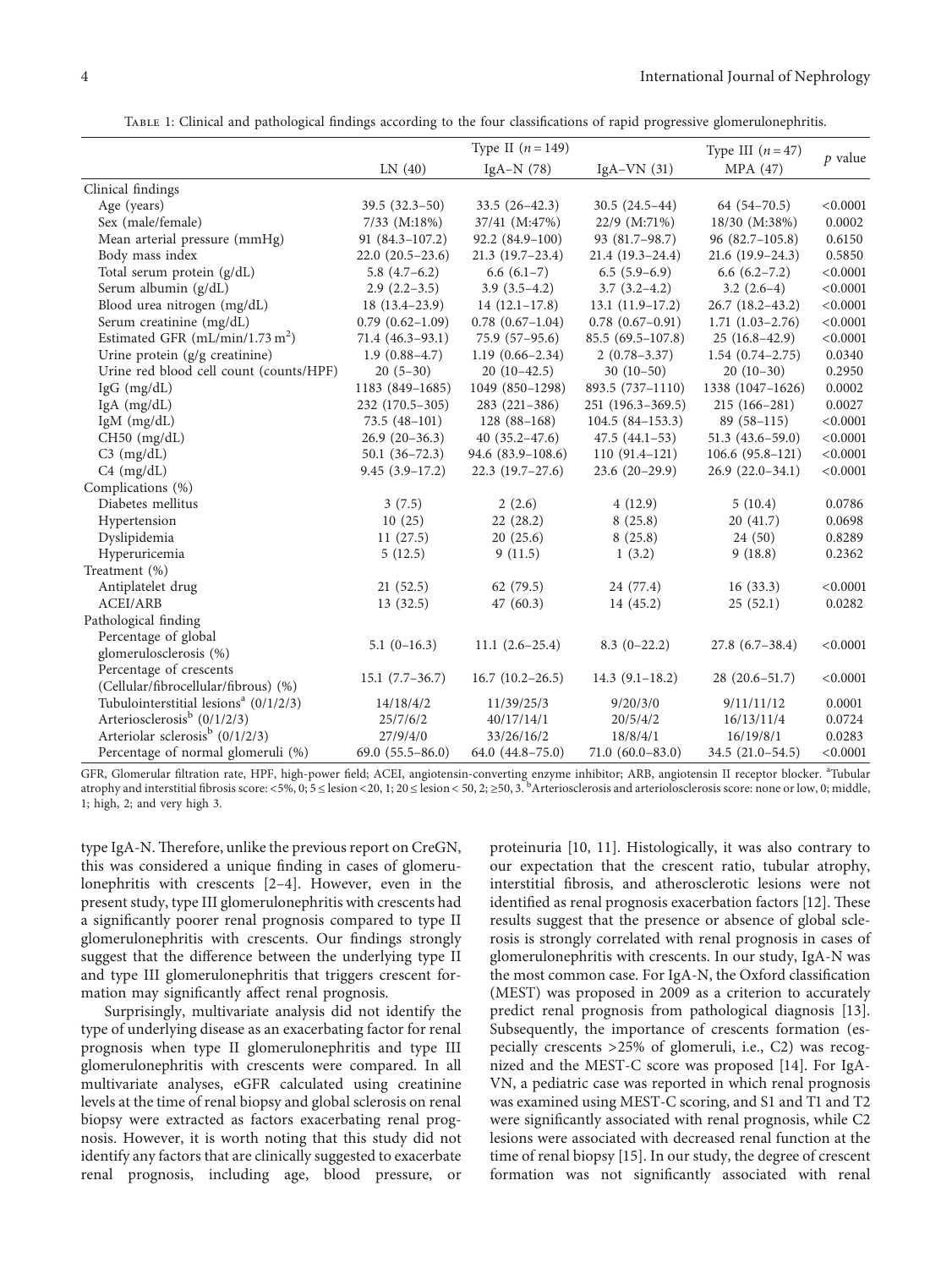#### <span id="page-4-0"></span>International Journal of Nephrology 5

Table 2: Clinical and pathological findings in type II and type III rapid progressive glomerulonephritis at the time of renal biopsy.

|                                                   | Type II $(n = 149)$ | Type III $(n=47)$   | $p$ value |
|---------------------------------------------------|---------------------|---------------------|-----------|
| Clinical findings                                 |                     |                     |           |
| Age (years)                                       | $34(26-45)$         | $64(54-70.5)$       | < 0.0001  |
| Sex (male/female)                                 | 66/83 (M: 44%)      | 18/30 (M: 38%)      | < 0.0001  |
| Mean arterial pressure (mmHg)                     | $92.3(84.7-100)$    | $96(82.7-105.8)$    | 0.2065    |
| Body mass index                                   | $21.5(19.8-23.5)$   | $21.6(19.9-24.3)$   | 0.6903    |
| Total serum protein (g/dL)                        | $6.3(5.7-6.9)$      | $6.6(6.2 - 7.2)$    | 0.0238    |
| Serum albumin (g/dL)                              | $3.7(3.1-4.1)$      | $3.2(2.6-4)$        | 0.0438    |
| Blood urea nitrogen (mg/dL)                       | $14.5(12.1-19.4)$   | $26.7(18.2-43.2)$   | < 0.0001  |
| Serum creatinine (mg/dL)                          | $0.79(0.67-1.02)$   | $1.71(1.03-2.76)$   | < 0.0001  |
| Estimated GFR $(mL/min/1.73 m2)$                  | $75.8(59.1-98.0)$   | $25(16.8-42.9)$     | < 0.0001  |
| Urine protein (g/g creatinine)                    | $1.33(0.71 - 2.73)$ | $1.54(0.74-2.75)$   | 0.7207    |
| Urine red blood cell count (counts/HPF)           | $20(10-50)$         | $20(10-30)$         | 0.5211    |
| $IgG$ (mg/dL)                                     | 1037 (807-1323)     | 1338 (1047-1626)    | 0.0006    |
| $IgA$ (mg/dL)                                     | 267 (198-366)       | $215(166-281)$      | 0.0037    |
| $IgM$ (mg/dL)                                     | $106(79-149)$       | $89(58-115)$        | 0.0269    |
| CH50 (mg/dL)                                      | $39.5(32.1-47.8)$   | $51.3(43.6 - 59.0)$ | < 0.0001  |
| $C3$ (mg/dL)                                      | $91.5(72.9-109.5)$  | $106.6(95.8-121)$   | < 0.0001  |
| $C4$ (mg/dL)                                      | $21.5(15.3-26.9)$   | $26.9(22.0-34.1)$   | < 0.0001  |
| Complications (%)                                 |                     |                     |           |
| Diabetes mellitus                                 | 9(6)                | 5(10.4)             | 0.2912    |
| Hypertension                                      | 40(26.8)            | 20(41.7)            | 0.0086    |
| Dyslipidemia                                      | 39 (26.2)           | 24(50)              | 0.5206    |
| Hyperuricemia                                     | 15(10.1)            | 9(18.8)             | 0.0422    |
| Treatment (%)                                     |                     |                     |           |
| Antiplatelet drug                                 | 107(72)             | 16(33.3)            | 0.0002    |
| <b>ACEI/ARB</b>                                   | 74 (50)             | 25(52.1)            | 0.3300    |
| Pathological findings                             |                     |                     |           |
| Percentage of global glomerulosclerosis (%)       | $10.0 (0-22.2)$     | $27.8(6.7-38.4)$    | < 0.0001  |
| Percentage of crescents                           |                     |                     |           |
| (Cellular/fibrocellular/fibrous) (%)              | $15.9(9.1-27.3)$    | $28(20.6-51.7)$     | < 0.0001  |
| Tubulointerstitial lesions <sup>a</sup> (0/1/2/3) | 34/7732/5           | 9/11/11/12          | 0.0001    |
| Arteriosclerosis <sup>b</sup> (0/1/2/3)           | 85/2924/5           | 16/13/11/4          | 0.0094    |
| Arteriolar sclerosis <sup>b</sup> $(0/1/2/3)$     | 78/43/24/3          | 16/19/8/1           | 0.1548    |
| Percentage of normal glomeruli (%)                | $67.0(49.0-80.5)$   | 34.5 (21.0-54.5)    | < 0.0001  |

GFR, glomerular filtration rate, HPF, high-power field; ACEI, angiotensin-converting enzyme inhibitor; ARB, angiotensin II receptor blocker. <sup>a</sup>Tubular atrophy and interstitial fibrosis score: <5%, 0; 5 ≤ lesion < 20, 1; 20 ≤ lesion < 50, 2; ≥ 50, 3. <sup>b</sup>Arteriosclerosis and arteriolosclerosis score: none or low, 0; middle, 1; high, 2; and very high, 3.

prognosis on multivariate analysis. This may be due to the fact that we did not include cases without crescent formation, that is, C0 on the MEST-C score, and that all cases were treated with immunosuppressive drugs, including methylprednisolone pulse therapy [[16\]](#page-7-0). Of the present cases, 15 of 40 LN (37.5%), 20 of 78 IgA-N (25.6%), 4 of 31 IgA-VNs (12.9%), and 27 of 44 MPA (51.4%) had crescents formation  $>$ 25%. Three cases of MPA could not be evaluated due to missing data.

Several reports have been written on the relationship between global sclerosis and the ratio of crescent formation in ANCA-associated vasculitis-associated glomerulonephritis. The sclerotic type of vasculitis-associated glomerulonephritis consisting of primarily global sclerosis reportedly had a worse renal prognosis than the crescentic type with a large crescentic ratio, similar to the results of the present study  $[17, 18]$  $[17, 18]$  $[17, 18]$  $[17, 18]$ . The percentage of normal glomeruli as well as global glomerulosclerosis was also considered important in previous reports [[17](#page-8-0), [19](#page-8-0)]; however, multivariate analysis of the percentage of normal glomeruli in patients with MPA only revealed that total nodal sclerosis was a significant

factor associated with renal prognosis (Supplementary Ta-ble [1\)](#page-7-0). The reason that the ratio of crescent formation does not directly correlate with renal prognosis can be understood as a reflection of the difference in response to the treatment of cellular crescent and global sclerosis.

However, the final stage of the crescent glomerular injury process is a compression of the glomerulus from the outside, resulting in glomerular collapse, which rapidly induces global sclerosis, similar to a collapsing variant in focal global sclerosis [[20](#page-8-0), [21\]](#page-8-0). In previous reports of CreGN, type I and type III CreGN were aggressive to the extent that even patients with little or no crescent formation were suggested to be considered for substantial immunosup-pressive treatment [\[22\]](#page-8-0). Therefore, clinicians should provide aggressive immunosuppressive treatment as soon as possible in cases of glomerulonephritis when a renal biopsy reveals even one crescent lesion.

Our study had several limitations. First, the observation period for studying renal prognosis was very short. There were no cases of type I CreGN, ANCA-associated vasculitis is extremely similar to MPA in Japan, unlike in Europe and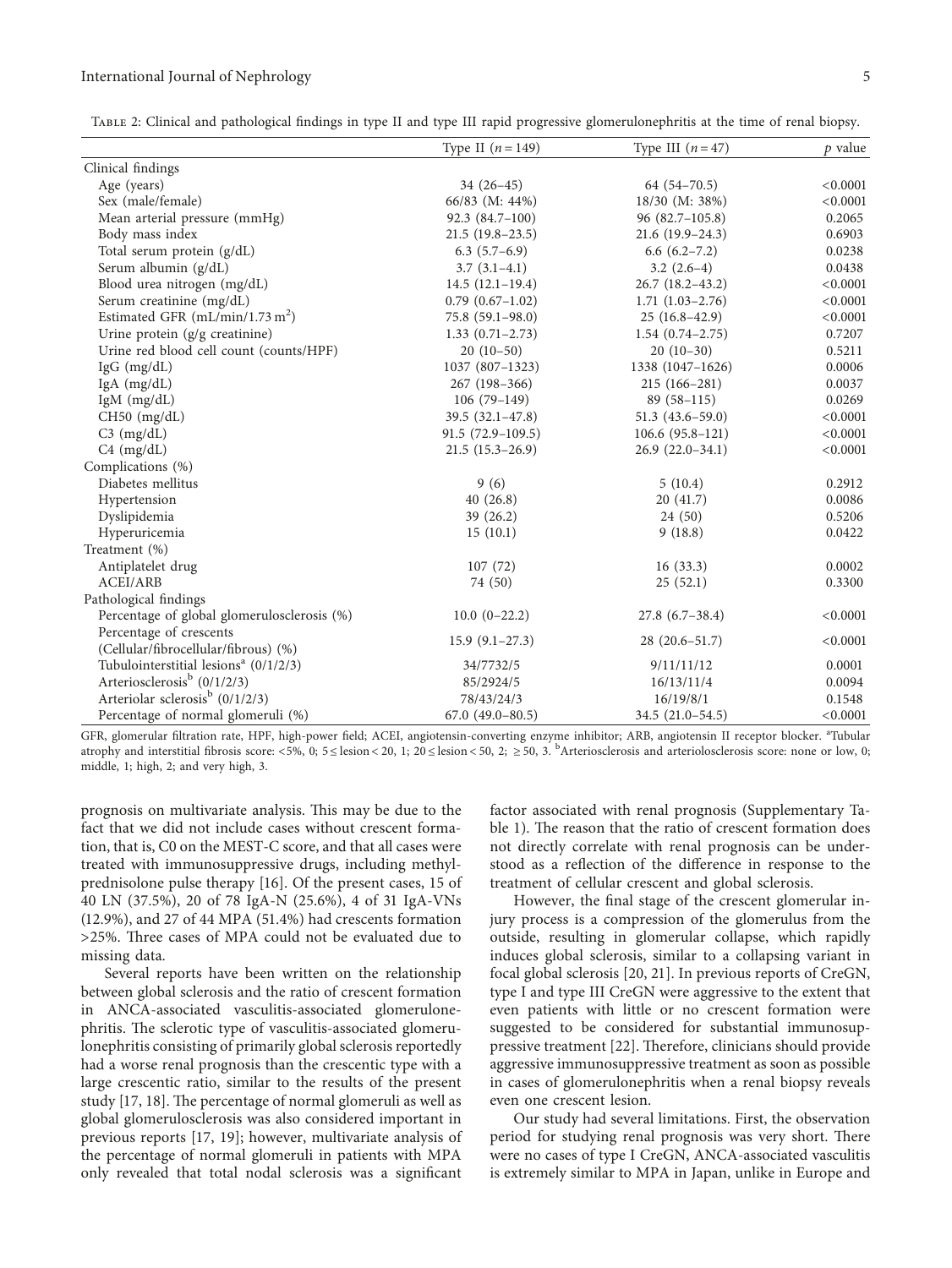

Figure 1: One-year renal survival in patients with type II and type III glomerulonephritis and crescents. Analysis of the 1-year survival rate using the Kaplan–Meier method shows that the renal prognosis of patients with type III glomerulonephritis and crescents was signicantly worse ( $p = 0.0002$ ). The solid line indicates the type II glomerulonephritis with the crescent group, whereas the dotted line indicates the type III glomerulonephritis with the crescent group.

TABLE 3: Univariate and multivariate analysis of factors affecting renal prognosis between type II and type III rapid progressive glomerulonephritis.

|                                                                       | Univariate analysis |               | Multivariate analysis |              |               |           |
|-----------------------------------------------------------------------|---------------------|---------------|-----------------------|--------------|---------------|-----------|
|                                                                       | HR                  | 95% CI        | $p$ value             | HR           | 95% CI        | $p$ value |
| Type III (vs. type II)                                                | 15.08               | $3.08 - 73.9$ | 0.0001                | 0.07         | $0.01 - 2.52$ | 0.10522   |
| Age (15 years of increase)                                            | 2.60                | $1.45 - 4.67$ | 0.0005                | 0.67         | $0.15 - 2.99$ | 0.59377   |
| Male (vs. Female)                                                     | 0.92                | $0.25 - 3.38$ | 0.9036                |              |               |           |
| MAP (10 mm Hg increase)                                               | 2.05                | $1.15 - 3.67$ | 0.0125                |              |               |           |
| BMI (3 kg/m2 increase)                                                | 1.23                | $0.70 - 2.16$ | 0.463                 |              |               |           |
| eGFR (30 mL/min/1.73 m2 decrease)                                     | 17.57               | $2.55 - 121$  | < 0.0001              | $8.57E + 08$ |               | 0.00012   |
| T-chol (30 mg/dL increase)                                            | 0.46                | $0.26 - 0.81$ | 0.0034                | 0.29         | $0.10 - 0.86$ | 0.00448   |
| TG (30 mg/dL increase)                                                | 0.35                | $0.07 - 1.82$ | 0.0541                |              |               |           |
| U-Prot $(0.5 \text{ g/g Cr}$ increase)                                | 1.13                | $0.88 - 1.45$ | 0.3329                |              |               |           |
| U-RBC (25 counts/HPF increase)                                        | 0.98                | $0.54 - 1.76$ | 0.9348                |              |               |           |
| ACEI/ARB use (vs. nonuse)                                             | 0.89                | $0.22 - 3.65$ | 0.8677                |              |               |           |
| Antiplatelet drugs use (vs. nonuse)                                   | 0.75                | $0.16 - 3.46$ | 0.7168                |              |               |           |
| Percentage of global glomerulosclerosis <sup>a</sup>                  | 1.11                | $1.06 - 1.16$ | < 0.0001              | 8.99         | $1.40 - 57.9$ | 0.00176   |
| Percentage of crescents <sup>b</sup> (cellular/fibrocellular/fibrous) | 1.83                | $1.01 - 3.33$ | 0.0486                |              |               |           |
| Tubular atrophy and interstitial fibrosis <sup>c</sup>                | 6.69                | $2.22 - 22.2$ | 0.0001                | 0.83         | $0.19 - 3.55$ | 0.80201   |
| Percentage of normal glomeruli <sup>d</sup>                           | 0.22                | $0.08 - 0.58$ | 0.0004                | 1.84         | $0.28 - 12.2$ | 0.51339   |
| Arteriosclerosis score <sup>e</sup>                                   | 1.83                | $1.83 - 0.95$ | 0.071                 |              |               |           |
| Arteriolosclerosis score <sup>e</sup>                                 | 2.67                | $1.26 - 6.03$ | 0.0111                |              |               |           |

HR, hazard ratio; CI, confidence interval; MAP, mean arterial pressure; BMI, body mass index; Alb, serum albumin; eGFR, estimated glomerular filtration rate; T-chol, total cholesterol; TG, triglycerides; U-Prot, total urine protein; U-RBC, urine red blood cell count; ACEI, angiotensin-converting enzyme inhibitor; ARB, angiotensin II receptor blocker. <sup>a</sup>Global glomerulosclerosis score: < 10%, 0; 10 ≤ lesion < 25%, 1; 25 ≤ lesion < 50%, 2; 50 ≤ lesion < 75%, 3; ≥75%, 4.  ${}^{\text{b}}$ Crescent score: <10%, 0; 10 ≤ lesion < 25%, 1; 25 ≤ lesion < 50%, 2; 50 ≤ lesion < 75%, 3; ≥75%, 4. <sup>c</sup>Tubular atrophy and interstitial fibrosis score: <5%, 0; 5 ≤ lesion < 20, 1; 20 ≤ lesion < 50, 2; ≥50, 3. <sup>d</sup>Normal glomeruli score: > 75%, 0; 50 < lesion ≤ 75, 1; 25 < lesion ≤ 50, 2; ≤ 25, 3. <sup>e</sup>Arteriosclerosis and arteriolosclerosis score: none or low, 0; middle, 1; high, 2; and very high, 3.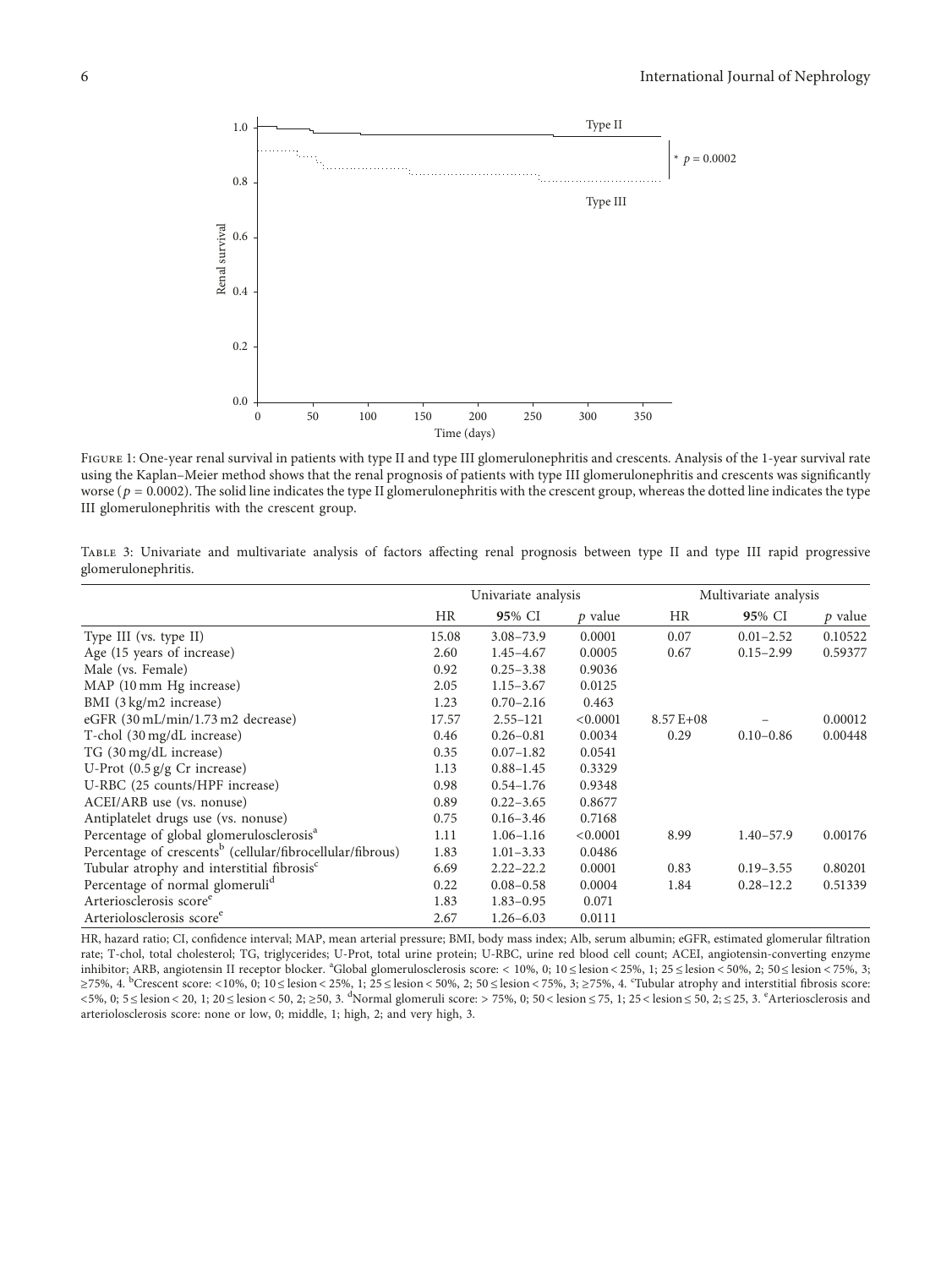

IgA–N vs. IgA–VN = 1.0000, IgA–N vs. LN = 1.0000, IgA–VN vs. LN = 1.0000

FIGURE 2: One-year renal survival according to the four classifications of glomerulonephritis with crescents. One-year renal survival was analyzed using the Kaplan–Meier method, and a significant difference was only observed between MPA and IgA-N ( $p = 0.004$ ). The solid line indicates IgA-N. The dotted lines indicate type III MPA. MPA, microscopic polyangiitis; IgA-N, immunoglobulin A nephropathy; LN, lupus nephritis; IgA-VN, IgA vasculitis with nephritis.

|                                                                       | Univariate analysis |               | Multivariate analysis |           |               |           |
|-----------------------------------------------------------------------|---------------------|---------------|-----------------------|-----------|---------------|-----------|
|                                                                       | <b>HR</b>           | 95% CI        | $p$ value             | <b>HR</b> | 95% CI        | $p$ value |
| $MPA$ (vs. IgA-N)                                                     | 15.8                | $1.91 - 131$  | 0.0009                | 0.35      | $0.01 - 37.9$ | 0.65774   |
| Age (15 years increase)                                               | 2.01                | $1.13 - 3.60$ | 0.0129                |           |               |           |
| Male (vs. Female)                                                     | 0.64                | $0.15 - 2.67$ | 0.5302                |           |               |           |
| MAP (10 mm Hg increase)                                               | 2.06                | $1.08 - 3.93$ | 0.0225                |           |               |           |
| BMI (3 kg/m2 increase)                                                | 1.10                | $0.61 - 1.99$ | 0.7415                |           |               |           |
| eGFR (30 mL/min/1.73 m2 decrease)                                     | 13.0                | 1.88-90.5     | < 0.0001              | $4.E+0.7$ |               | 0.04942   |
| T-chol (30 mg/dL increase)                                            | 0.50                | $0.28 - 0.92$ | 0.0170                |           |               |           |
| TG (30 mg/dL increase)                                                | 0.50                | $0.11 - 2.33$ | 0.2424                |           |               |           |
| U-Prot $(0.5 \text{ g/g} \text{ Cr} \text{ increase})$                | 1.30                | $0.98 - 1.73$ | 0.0907                |           |               |           |
| U-RBC (25 counts/HPF increase)                                        | 0.89                | $0.47 - 1.70$ | 0.7247                |           |               |           |
| ACEI/ARB use (vs. nonuse)                                             | 0.88                | $0.19 - 4.13$ | 0.8741                |           |               |           |
| Antiplatelet drugs use (vs. nonuse)                                   | 1.05                | $0.18 - 6.01$ | 0.9526                |           |               |           |
| Percentage of global glomerulosclerosis <sup>a</sup>                  | 74.3                | $6.89 - 803$  | < 0.0001              | 23.3      | $1.41 - 386$  | 0.00127   |
| Percentage of crescents <sup>b</sup> (cellular/fibrocellular/fibrous) | 1.96                | $0.98 - 3.89$ | 0.0564                |           |               |           |
| Tubular atrophy and interstitial fibrosis <sup>c</sup>                | 10.0                | $2.42 - 41.7$ | 0.0001                | 2.51      | $0.50 - 12.6$ | 0.23657   |
| Percentage of normal glomeruli <sup>d</sup>                           | 0.08                | $0.02 - 0.38$ | < 0.0001              | 0.38      | $0.02 - 7.74$ | 0.53297   |
| Arteriosclerosis score <sup>e</sup>                                   | 1.89                | $0.90 - 4.10$ | 0.0903                |           |               |           |
| Arteriolosclerosis score <sup>e</sup>                                 | 2.60                | $1.13 - 6.57$ | 0.0252                |           |               |           |

TABLE 4: Univariate and multivariate analysis of factors affecting renal prognosis microscopic polyangiitis and immunoglobulin A nephropathy.

HR, hazard ratio; CI, confidence interval; MAP, mean arterial pressure; BMI, body mass index; Alb, serum albumin; eGFR, estimated glomerular filtration rate; T-chol, total cholesterol; TG, triglycerides; U-Prot, total urine protein; U-RBC, urine red blood cell count; ACEI, angiotensin-converting enzyme inhibitor; ARB, angiotensin II receptor blocker. <sup>a</sup>Global glomerulosclerosis score: <10%, 0; 10 ≤ lesion < 25%, 1; 25 ≤ lesion < 50%, 2; 50 ≤ lesion < 75%, 3; ≥75%, 4.  ${}^{\text{b}}$ Crescent score: <10%, 0; 10 ≤ lesion < 25%, 1; 25 ≤ lesion < 50%, 2; 50 ≤ lesion < 75%, 3; ≥75%, 4. °Tubular atrophy and interstitial fibrosis score: <5%, 0; 5 ≤ lesion < 20, 1; 20 ≤ lesion < 50, 2; ≥50, 3. <sup>d</sup>Normal glomeruli score: >75%, 0; 50 < lesion ≤ 75, 1; 25 < lesion ≤ 50, 2; ≤ 25, 3. <sup>e</sup>Arteriosclerosis and arteriolosclerosis score: none or low, 0; middle, 1; high, 2; and very high 3.

the United States, and the treatment regimen is mild (Supplementary Table [2\)](#page-7-0). Despite these limitations, the renal function (eGFR) at the time of renal biopsy and global glomerulosclerosis were signicant predictors of renal prognosis in crescentic glomerulonephritis in our analysis, as in previous studies [\[3,](#page-7-0) [18](#page-8-0), [19](#page-8-0)].

\*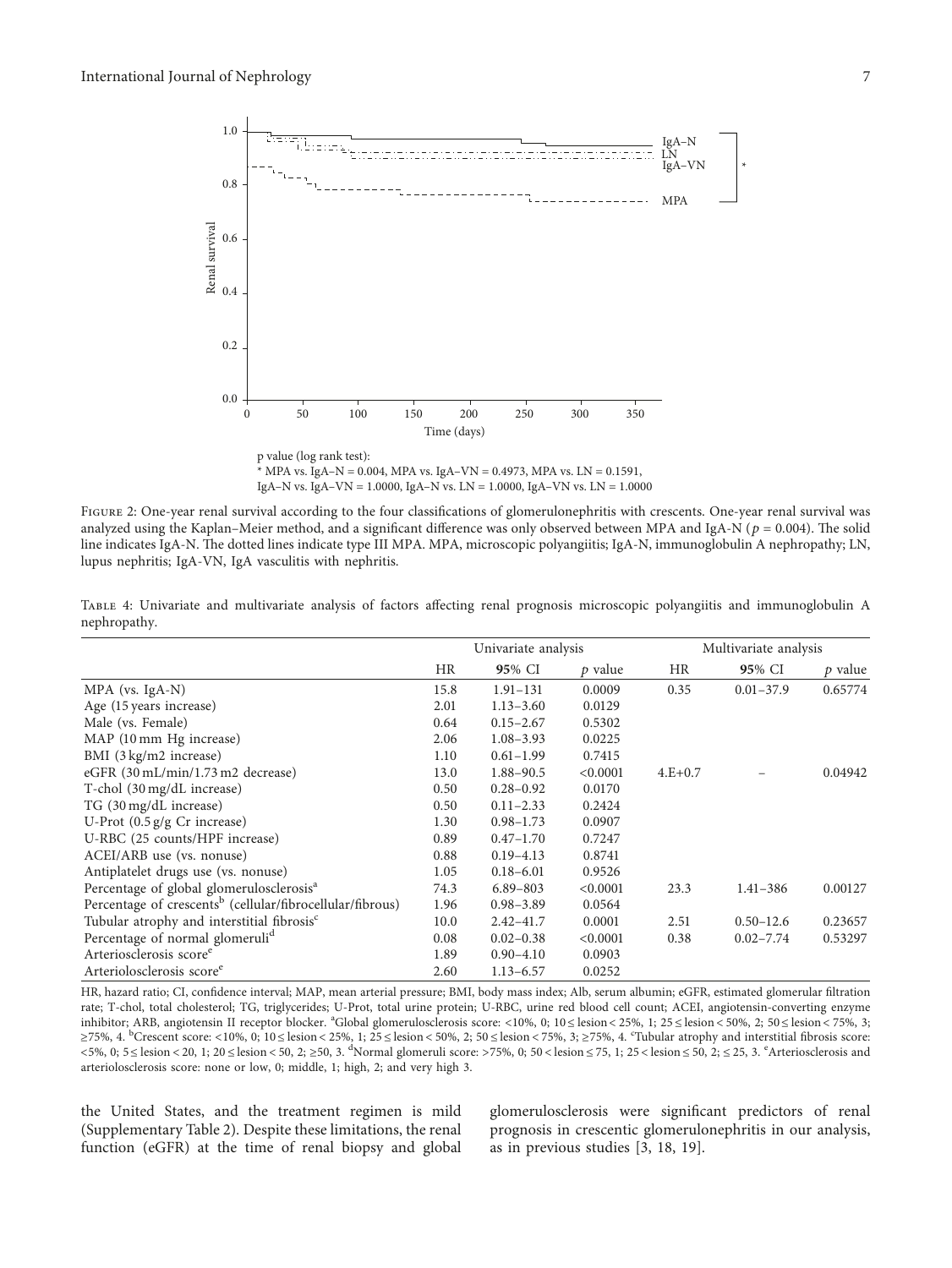## <span id="page-7-0"></span>**5. Conclusions**

In cases of glomerulonephritis with at least one crescentic lesion, global sclerosis and eGFR calculated using the creatinine value at renal biopsy were independent factors for exacerbated renal prognosis, regardless of the underlying disease.

## **Abbreviations**

| $IgA$ :  | Immunoglobulin A                               |
|----------|------------------------------------------------|
|          | RPGN: Rapid progressive glomerulonephritis     |
| CreGN:   | Crescentic glomerulonephritis                  |
| GBM:     | Glomerular basement membrane                   |
|          | IgA-N: Immunoglobulin A nephropathy            |
|          | ANCA: Anti-neutrophil cytoplasmic autoantibody |
| MPA:     | Microscopic polyangiitis                       |
| Alb:     | Serum albumin                                  |
| BMI:     | Body mass index                                |
| MAP:     | Mean arterial pressure;                        |
| $eGFR$ : | estimated glomerular filtration rate           |
|          | U-RBC: Urinary red blood cell count.           |
|          |                                                |

## **Data Availability**

All data concerning each case are presented in the manuscript.

## **Conflicts of Interest**

The authors declare that there are no conflicts of interest regarding the publication of this article.

## **Authors' Contributions**

KK was the corresponding author responsible for writing this article. TT, KA, YM, and TM treated the patients and wrote the manuscript. KU and KN participated in patient care. All authors read and approved the final manuscript. TN and KA contributed equally to this study.

#### **Acknowledgments**

The authors would like to thank Editage [\(https://www.](https://www.editage.com) [editage.com](https://www.editage.com)) for English language editing.

## **Supplementary Materials**

Supplementary Table 1: Univariate and multivariate analysis of factors affecting renal prognosis microscopic polyangiitis. Supplementary Table 2: Clinical score, clinical grade, and treatment regimen for microscopic polyangiitis therapy in Japan. (*[Supplementary Materials](https://downloads.hindawi.com/journals/ijn/2022/1749548.f1.xlsx)*)

### **References**

[1] K. Kitagawa, K. Furuichi, Y. Shinozaki et al., "Long-term observations of clinicopathological characteristics and outcome of Japanese patients with pauci-immune crescentic glomerulonephritis," *Clinical and Experimental Nephrology*, vol. 17, no. 6, pp. 858–865, 2013.

- [2] W. Lin, M. Chen, Z. Cui, and M. H. Zhao, "The immunopathological spectrum of crescentic glomerulonephritis: a survey of 106 patients in a single Chinese center," *Nephron Clinical Practice*, vol. 116, no. 1, pp. c65–c74, 2010.
- [3] N. Oudah, Z. Al Duhailib, K. Alsaad et al., "Glomerulonephritis with crescents among adult saudi patients outcome and its predictors," *Clinical and Experimental Medicine*, vol. 12, no. 2, pp. 121–125, 2012.
- [4] S. Chen, Z. Tang, H. Xiang et al., "Etiology and outcome of crescentic glomerulonephritis from a single center in China: a10-year review," *American Journal of Kidney Diseases*, vol. 67, no. 3, pp. 376–383, 2016.
- [5] A. Koyama, K. Yamagata, H. Makino et al., "A nationwide survey of rapidly progressive glomerulonephritis in Japan: etiology, prognosis and treatment diversity," *Clinical and Experimental Nephrology*, vol. 13, no. 6, pp. 633–650, 2009.
- [6] G. Moroni and C. Ponticelli, "Rapidly progressive crescentic glomerulonephritis: early treatment is a must," *Autoimmunity Reviews*, vol. 13, no. 7, pp. 723–729, 2014.
- [7] X. Shao, B. Li, L. Cao et al., "Evaluation of crescent formation as a predictive marker in immunoglobulin A nephropathy: a systematic review and meta-analysis," *Oncotarget*, vol. 8, no. 28, pp. 46436–46448, 2017.
- [8] I. M. Bajema, S. Wilhelmus, C. E. Alpers et al., "Revision of the International Society of Nephrology/Renal Pathology Society classification for lupus nephritis: clarification of definitions, and modified National Institutes of Health activity and chronicity indices," *Kidney International*, vol. 93, no. 4, pp. 789–796, 2018.
- [9] C. Henique, C. Papista, L. Guyonnet, O. Lenoir, and ´ P. L. Tharaux, "Update on crescentic glomerulonephritis," *Seminars in Immunopathology*, vol. 36, no. 4, pp. 479–490, 2014.
- [10] R. Hanratty, M. Chonchol, E. P. Havranek et al., "Relationship between blood pressure and incident chronic kidney disease in hypertensive patients," *Clinical Journal of the American Society of Nephrology*, vol. 6, no. 11, pp. 2605–2611, 2011.
- [11] M. Tonelli, S. W. Klarenbach, A. M. Lloyd et al., "Higher estimated glomerular filtration rates may be associated with increased risk of adverse outcomes, especially with concomitant proteinuria," *Kidney International*, vol. 80, no. 12, pp. 1306–1314, 2011.
- [12] S. Sethi and F. C. Fervenza, "Standardized classification and reporting of glomerulonephritis," *Nephrology Dialysis Transplantation*, vol. 34, no. 2, pp. 193–199, 2019.
- [13] Working Group of the International IgA Nephropathy Network and the Renal Pathology Society, I. S. D. Roberts, H. T. Cook et al., "The Oxford classification of IgA nephropathy: pathology definitions, correlations, and reproducibility," *Kidney International*, vol. 76, no. 5, pp. 546–556, 2009.
- [14] H. Trimarchi, J. Barratt, D. C. Cattran et al., "Oxford classification of IgA nephropathy 2016: an update from the IgA nephropathy classification working group," *Kidney International*, vol. 91, no. 5, pp. 1014–1021, 2017.
- [15] K. Xu, L. Zhang, J. Ding et al., "Value of the Oxford classification of IgA nephropathy in children with Henoch-Schönlein purpura nephritis," *JournalofNephrology*, vol. 31, no. 2, pp. 279–286, 2018.
- [16] M. Haas, J. C. Verhave, Z. H. Liu et al., "A multicenter study of the predictive value of crescents in IgA nephropathy," *Journal ofthe American Society of Nephrology*, vol. 28, no. 2, pp. 691–701, 2017.